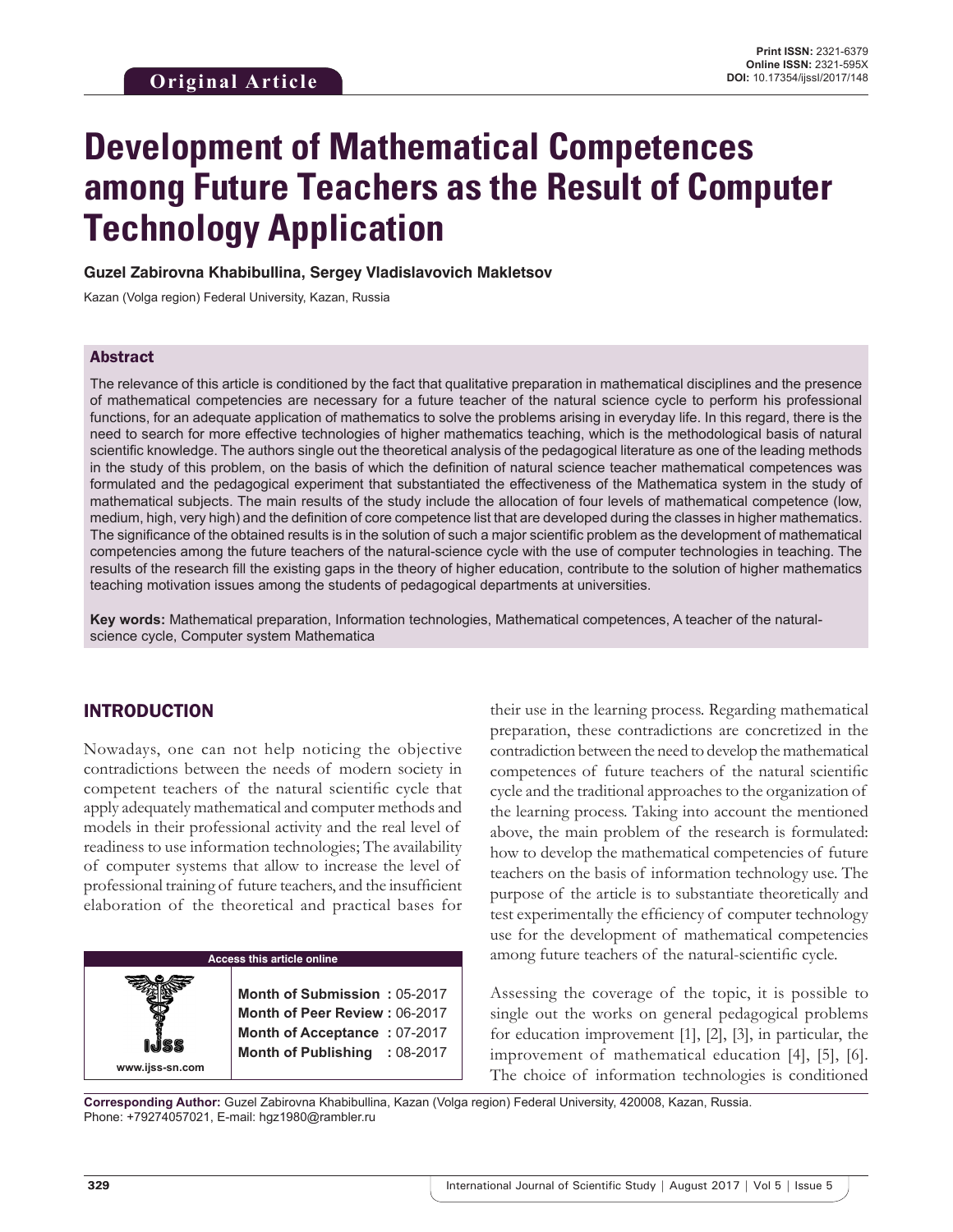by sufficient theoretical and practical development of education informatization problems, carried out from various positions. Recently, the methodical aspects of computer technology application in the teaching of higher mathematics were considered in [7], [8], [9], [10], [11], [12].

Under the mathematical competencies of natural science teachers, the authors understand the complex of characteristics (integral and personal-professional) of graduates from the pedagogical departments of universities of natural science professions, which manifest themselves in theoretical and practical readiness and the ability to use of acquired mathematical knowledge, skill system in the professional activity at a high pedagogical level due to the qualitative mastering of mathematical education content.

The development of a broad mathematical erudition among the students of natural sciences, based both on knowledge in various mathematical disciplines, and on the experience of their interdisciplinary use is ensured by using computer technologies at higher mathematics classes.

As the main factors that determine the pedagogical feasibility of information technology means implementation in the process of higher mathematics teaching, one can single out an immediate feedback between a user and the means of information technologies; The possibility to change and enrich the content of material; Computer visualization of educational information about objects or the patterns of processes and phenomena; Automation of computing processes, etc.

Among the main directions of computer technology use in education, one can attribute the use of applied software systems for the computerization of complex mathematical calculations, which makes it possible to learn the most difficult sections of a particular discipline better and more quickly to a certain extent.

The need for special mathematical systems at a university during the study of mathematical disciplines is conditioned by the fact that, first of all, a modern teacher should be oriented towards the use of modern software to carry out various mathematical calculations; secondly, the use of these systems will make the problems solved during a class more difficult. Thirdly, their use makes it possible to increase the share of independent work in the educational process, since they allow to solve research problems to a greater degree.

We believe that the use of Mathematica computer system during mathematics classes motivates students to study

this discipline and ensures the effectiveness of the entire learning process.

#### **METHODS**

We propose to use the method of step-by-step of calculation verification using the Mathematica system. Here is an example of a problem with a solution.

The task. To compute an indefinite integral:

$$
\int \frac{(x-1)}{x^2(x-2)(x+1)^2} dx
$$

Solution.

Let's put in the following notations:

- А calculation by the traditional way (manually);
- В the check of a performed action with the Mathematica package.
- I. А) Let's record a given proper fraction

$$
\frac{(x-1)}{x^2(x-2)(x+1)^2}.
$$

We decompose the integrand into the following simple fractions:

$$
\frac{(x-1)}{x^2 (x-2)(x+1)^2} = \frac{A}{x^2} + \frac{B}{x} + \frac{C}{x-2} + \frac{D}{(x+1)^2} + \frac{F}{x+1}.
$$

We reduce the last equality to the common denominator and discard it:

$$
x-1 = A (x - 2) (x + 1)^{2} + B x (x - 2) (x + 1)^{2} + C x^{2} (x + 1)^{2} + D x^{2} (x - 2) + + F x^{2} (x + 1) (x - 2).
$$

Hence, multiplying the brackets and giving such terms, we will have the following equation:

$$
x - 1 = (B + C + F) x4 + (A + 2C + D - F) x3
$$
  
+ (-3B + C - 2D - 2F) x<sup>2</sup> = + (-3A - 2B) x - 2A.

В) In[1]:= Collect[A (x-2) ((x+1)^2)+B (x (x-2) ((x+1)^2))+C (x^2) ((x+1)^2)+D (x^2) (x-2)+F (x^2) (x+1) (x-2),x]

Out[1]=-2 A+(-3 A-2 B)  $x+$ (-3 B+C-2 D-2 F)  $x^2+(A+2)$  $C+D-F$ )  $x^3+(B+C+F)$   $x^4$ 

II. А) Equating the coefficients at the same powers of x in both parts of the equation, we obtain the system of equations to determine the coefficients A, B, C, D. F: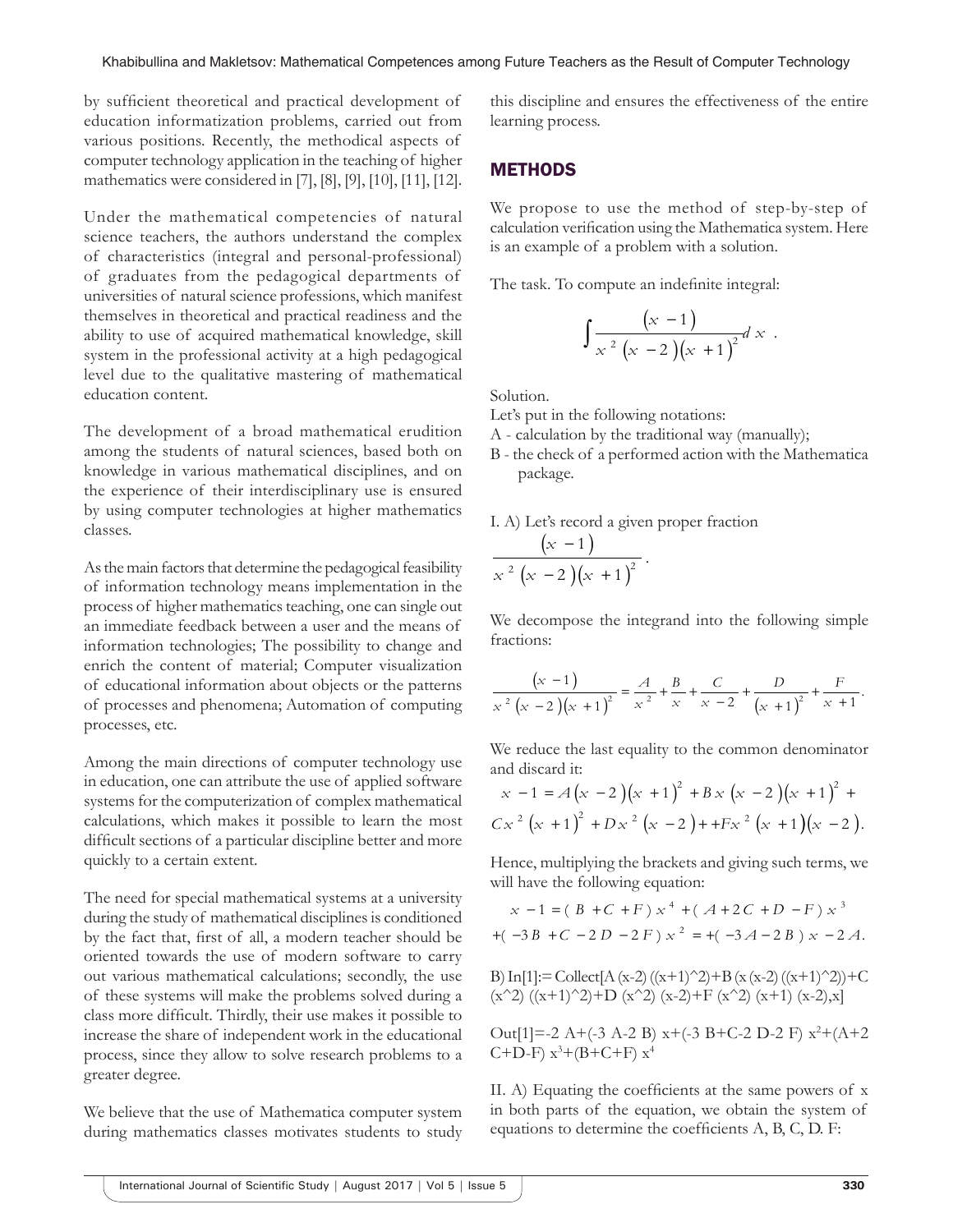$$
\begin{cases}\nB + C + F = 0, \\
A + 2C + D - F = 0, \\
-3B + C - 2D - 2F = 0, \\
-3A - 2B = 1, \\
-2A = -1.\n\end{cases}
$$

Having solved the system manually, by the expression of one variable of the equation through other variables of the same equation, and substituting it into the following equation, etc., we obtain the following

 $A = \frac{1}{2}$ ,  $B = -\frac{5}{4}$ ,  $C = \frac{1}{36}$ ,  $D = \frac{2}{3}$ ,  $F = \frac{11}{9}$ .  $C = \frac{1}{2}$ 3 6  $D = \frac{2}{3}$ 3  $F = \frac{11}{2}$ 9 B) In[2]:= Solve[ ${B + C + F = 0, A + 2 C + D - F = 0, -3 B + C-$ 2 D-2 F= =-0,-3 A--2 B= =1,-2 A= =-1}, ${A, B, C, D, F}$ ]

Out $[2] = {\{A \rightarrow 1/2, B \rightarrow -5/4, C \rightarrow 1/36, D \rightarrow 2/3, F \rightarrow \emptyset\}}$ 11/9}}

III. А) Thus, we obtain the decomposition of a rational fraction into the simplest elements:

$$
\frac{\left(x-1\right)}{x^2 \left(x-2\right) \left(x+1\right)^2} = \frac{1}{2 x^2} - \frac{5}{4 x} + \frac{1}{36 \left(x-2\right)}
$$
\n
$$
+\frac{2}{3 \left(x+1\right)^2} + \frac{11}{9 \left(x+1\right)}.
$$

В) In[3]:= Apart[(x-1)/(x^2 (x-2) (x+1)^2)]

Out[3]= $1/(36(-2+x))+1/(2x^2)-5/(4x)+2/(3(1+x)^2)+11/$  $(9(1+x))$ 

IV. А) Integrating, we obtain the following:

$$
\int \frac{(x-1)}{x^2 (x-2)(x+1)^2} dx = \frac{1}{2} \int \frac{dx}{x^2} - \frac{5}{4} \int \frac{dx}{x} + \frac{1}{3} \int \frac{dx}{x-2} + \frac{2}{3} \int \frac{dx}{(x+1)^2} + \frac{11}{9} \int \frac{dx}{x+1} =
$$
  

$$
= \frac{1}{2} \int x^{-2} dx - \frac{5}{4} \int \frac{dx}{x} + \frac{1}{36} \int \frac{d(x-2)}{x-2} + \frac{2}{3} \int (x+1)^{-2} d(x+1) + \frac{11}{9} \int \frac{d(x+1)}{x+1} =
$$
  

$$
= -\frac{1}{2x} - \frac{5}{4} \ln |x| + \frac{1}{36} \ln |x-2| - \frac{2}{3(x+1)} + \frac{11}{9} \ln |x+1| + C.
$$

An original integral was represented as a sum of five integrals, the first and the fourth of which represent the table integral  $\int x^n dx = \frac{x}{x}$ *n*  $\int x^n dx = \frac{x^{n+1}}{n+1} + C$ +1  $- + C$ , and all the others represent  $\int \frac{dx}{x} = \ln |x| + C$ .

B) In[4]:= Integrate[ $1/x^2$ ,x]  $Out[4] = -1/x$  $In[5]:= Integrate[1/x,x]$  $Out[5]=Log[x]$  $In[6]:= Integrate[1/(x-2),x]$  $Out[6] = Log[-2+x]$ In[7]:= Integrate[ $1/(x+1)^2$ ,x]  $Out[7]=-1/(1+x)$  $In[8]:= Integrate[1/(x+1),x]$  $Out[8]=Log[1+x]$ 

V. B) In[7]: = Integrate[(x-1)/(x^2 (x-2) (x+1)^2),x]  $Out[7]=1/36$  (-18/x-24/(1+x)+Log[-2+x]-45 Log[x]+44  $Log[1+x])$ 

The wide use of the Mathematica system was the impetus to the fact that we applied it in the teaching of students to some of mathematical discipline topics for step-by-step verification of the performed mathematical operations. For three years we selected two groups of first and second year students as experimental ones. We developed a comprehensive methodology, which included a traditional study of the topic, i.e. the performance of tasks manually, and using the computer system Mathematica. Methodical recommendations were made for students on the study of certain topics (classroom and independent ones). Each topic was divided into two classes.

#### RESULTS

Classes had the following structure:

- 1) a brief introduction to the topic and the necessary functions of the Mathematica system;
- 2) students performed individual assignments in two ways: manually and step by step using the Mathematica system.

Based on the results of the tests, we obtained Table 1.

This allowed us to make the following conclusions:

1. The students of junior courses had difficulties in the typing of commands during first classes because of programming skill absence. Therefore, the quality indicators for manual task performance exceed the same parameters during the solution of problems in the Mathematica system. In the future, the same quality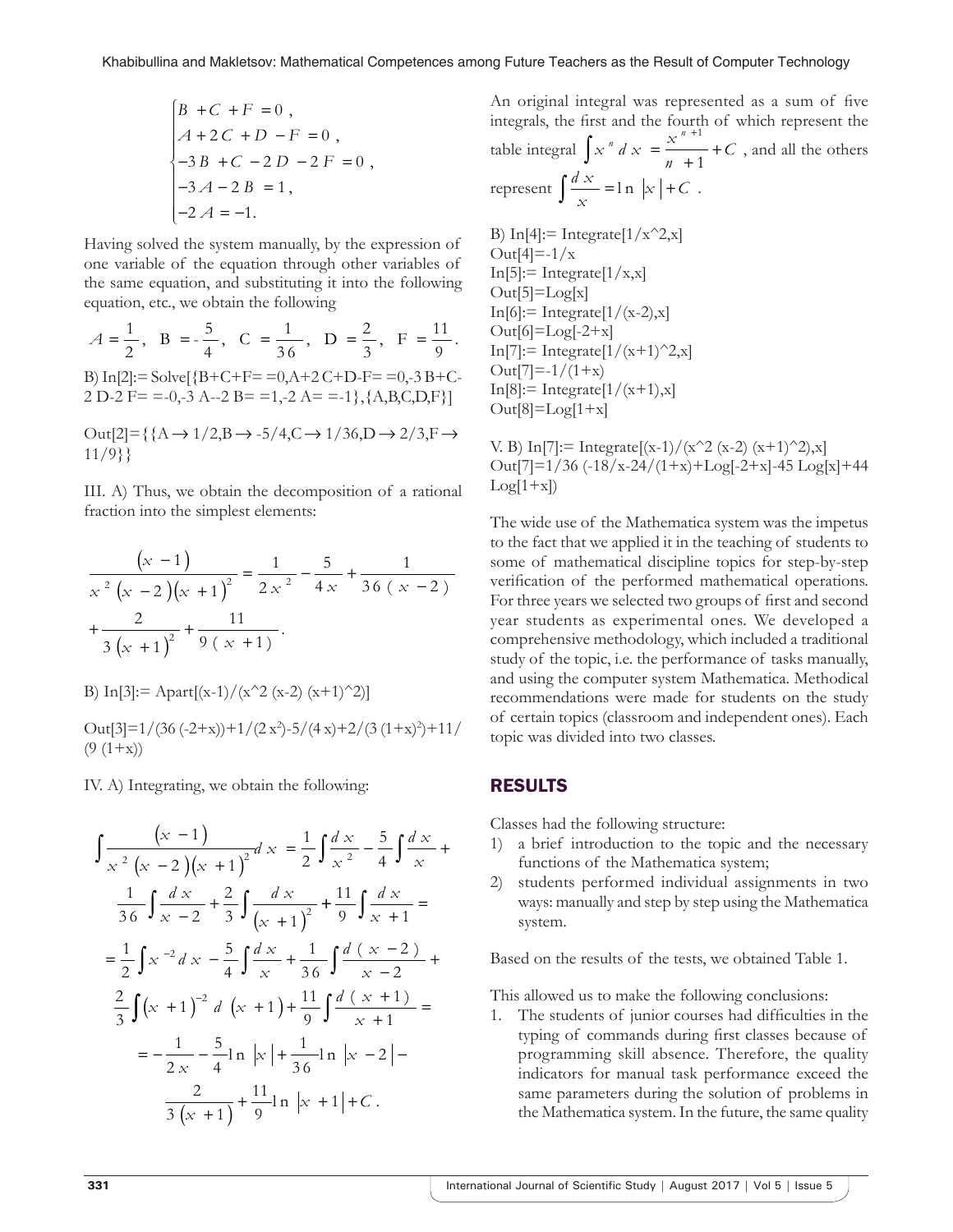|                         | <b>Manual solution of tasks</b> |        |         |        | Решение задач в пакете Mathematica |        |         |        |  |
|-------------------------|---------------------------------|--------|---------|--------|------------------------------------|--------|---------|--------|--|
|                         | <b>Advancement</b>              |        | Quality |        | <b>Advancement</b>                 |        | Quality |        |  |
|                         | l sem                           | II sem | sem     | II sem | sem                                | II sem | l sem   | II sem |  |
| I <sup>st</sup> course  |                                 |        |         |        |                                    |        |         |        |  |
| year                    | 83%                             | 78%    | 56%     | 55%    |                                    |        |         |        |  |
| II year                 | 83%                             | 83%    | 67%     | 60%    | 83%                                | 92%    | 58%     | 83%    |  |
| III year                | 75%                             | 85%    | 60%     | 60%    | 75%                                | 90%    | 55%     | 70%    |  |
| II <sup>nd</sup> course |                                 |        |         |        |                                    |        |         |        |  |
| year                    | 88%                             | 77%    | 62%     | 50%    |                                    |        |         |        |  |
| II year                 | 93%                             | 80%    | 71%     | 50%    | 71%                                | 90%    | 57%     | 65%    |  |
| III year                | 80%                             | 80%    | 50%     | 50%    | 90%                                | 100%   | 70%     | 70%    |  |

and performance indicators during the solution of problems in the Mathematica system for both courses already exceed the same indicators during the solution of problems manually.

2. However, freshmen are faster trained to the application Mathematica system for mathematical calculations than second-year students already accustomed to the traditional study of higher mathematics. Therefore, the quality and performance indicators for both methods of problem solution for first-year students are practically the same ones. Among the second year students, the indicators of quality and the solution of tasks manually already slightly exceed the same indicators during the solution of problems in the Mathematica system. In the future, during the first course, the indicators of quality and advancement in test solution by both methods already exceed the same indicators among the second-year students. Therefore, it is necessary to begin the teaching of higher mathematics with the verification of the performed actions using the Mathematica system starting from the first year.

Then, having combined the students who studied mathematical analysis in a traditional way in a control group, and the students who studied mathematical analysis using the Mathematica system and Internet technologies in an experimental group, we performed the comparative analysis of the examination session results on this subject in both groups (Table 2).

Table 2 shows that the achievements of the first semester among the students of the experimental group determine further successes. Students' residual knowledge is checked at the end of the next semester, during the practical lesson; or the examination tickets include the task on professionally important topics of the previous semester.

Four levels of mathematic competences are defined ( 100  $K_{cm} = \frac{P_{cm}}{100}$ , where P<sub>cr</sub> – a student's rating per semester,

#### **Table 2: Comparative analysis of examination session results on mathematical analysis for the control and experimental groups**

| Grades\amount      | 5.4 |     |     |     |    |     |
|--------------------|-----|-----|-----|-----|----|-----|
|                    |     |     |     |     |    |     |
| Experimental group | 69% | 72% | 25% | 25% | 6% | 3%  |
| Control group      | 52% | 52% | 39% | 37% | 9% | 11% |

 $K<sub>cr</sub>$  - the mathematical competence coefficient):

1) 0,5≤K<sub>cr</sub><0,7 (low level), 2) 0,7≥K<sub>cr</sub><0,8 (average level), 3)  $0,8 \leq K_{cr} < 1$  (high level), 4)  $K_{cr} = 1$  (very high level). All the obtained data indicate that the experimental group has reached a sufficient level of preparedness.

#### **DISCUSSION**

The main drawbacks of step-by-step calculation verification method using the Mathematica system include:

- 1) Large costs of study time during the first classes;
- 2) The reduction of the total number of examples;
- 3) Often external mismatch of correct answers.

You can also highlight the main advantages of calculation step-by-step verification method in the Mathematica system:

- 1) The timely finding of errors in the calculations;
- 2) Students acquire practical skills for mathematical reasoning conduct and the analysis of the obtained results;
- 3) The development of thinking components such as flexibility, structure, etc. among students;
- 4) The possibility of in-depth analysis of the task variants in the process of classes, the informative value of practical class increase;
- 5) Rapid development of the computer skills, intensification of independent work.

The effectiveness of the Mathematica system application during the classes in higher mathematics is confirmed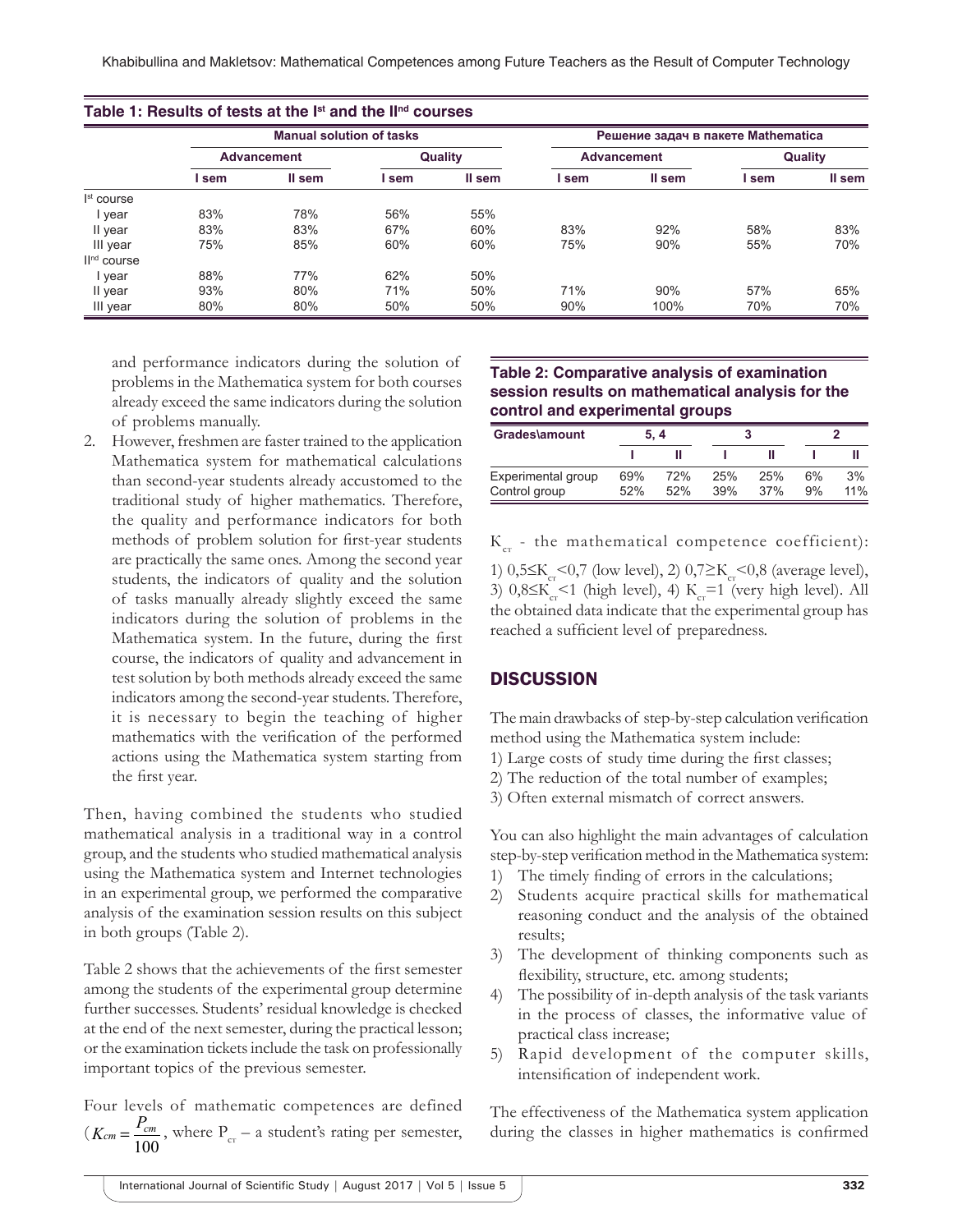by the experiment, which makes it possible to use it at pedagogical departments of higher educational institutions.

The performed experiment also made it possible to distinguish the list of additional competencies that are developed among the students of junior courses during the study of higher mathematics with the use of special computer mathematical systems to solve a certain type of mathematical problems (for example, the Mathematica system for stepwise verification of the performed mathematical operations). They include:

- Elementary computer skills;
- The ability to acquire new knowledge (not only mathematical ones), using modern educational and information technologies;
- Research abilities, the abilities to learn;
- Know one of foreign languages (have the ability to translate mathematical terms and recommendations from English language);
- The ability to apply basic knowledge in the field of informatics and modern information technologies in practice;
- To have an idea of the latest achievements of science:
- The ability to work independently and in a team;
- To have the ability to apply analytical and numerical methods to solve the tasks with the use of ready-made software;
- To have perseverance and persistence in the achievement of goals;
- The ability to use specialized knowledge in the field of informatics for the mastery of core information disciplines;
- Be able to solve mathematical problems and the issues from various areas of mathematics, which require some originality of thinking, etc.

At the same time, it should be noted that during the classes this type of competences, which will be developed by students at senior courses, are developed from the first year of study at a university.

All this indicates that the application of the Mathematica system is appropriate when individual subjects of mathematical disciplines are studied by university students.

With all the diversity of teaching technologies, the implementation of the leading pedagogical functions remains with a teacher. When you choose a particular software for the use in his work, a teacher inevitably faces the need to prefer one or the other of them. He should not forget that a modern expert should be a creative person, be able to take correct, often non-standard decisions in complex situations, be ready for continuous self-education, have a system-oriented style of thinking. It

is the professional competence of such an expert that is the ultimate goal of education and the main characteristic of its quality. The basis for these problems solution is the qualitative mathematical education of university graduates, achieved in the process of competently selected package of applied mathematical program use in the process of preparation for higher mathematics.

## **CONCLUSIONS**

The authors of this article clarified the concept of mathematical competences for the future teachers of natural science disciplines. The following possibilities of computer technology application in teaching for the development of mathematical competencies among future teachers of the natural-scientific cycle are revealed and substantiated: depending on the level of mathematical competencies development among the future teachers of the naturalscientific cycle, special computer mathematical systems must be used to solve a certain type of mathematical problems.

## SUMMARY

The conducted research showed that the application of the Mathematica system for step-by-step verification of the performed mathematical operations is an expedient one in the study of individual topics of higher mathematics by future teachers of natural science disciplines.

## ACKNOWLEDGEMENTS

The work is performed according to the Russian Government Program of Competitive Growth of Kazan Federal University.

## REFERENCES

- 1. Kozhanova T.M., Karev B.A., Khabibullina G.Z., Ibragimov I.D., Khisamiyeva L.G., Zaytseva N.V., Kulkova M.A. The didactic construct of design technologies in the educational process of modern university// Mediterranean journal of social sciences. - 2015. - vol.6. - № 2 S3. - 225- 232. – http://www.mcser.org/journal/index.php/mjss/issue/view/108
- 2. Betz N. Contributions of self-efficacy theory to career counseling: a personal perspective//The Career Development Quarterly. – 2004. – Vol. 52. – pp. 340 – 353.
- 3. Khabibullina G.Z., Shigapova E.D., Rusanova I.A. The Development of Academic Mobility of Students of Pedagogical Departments in University// The European Proceedings of Social & Behavioral Science EpSBS. – 2016. – Vol. 12. – P. 83-88.
- 4. Dmitrieva I.V. Innovative methods of teaching mathematics during the period of modernization of higher professional school//Kazan Pedagogical Journal. - 2009. - No. 9-10. - pp. 45-52.
- 5. Malygina O.A. The study of mathematical analysis on the basis of the system - activity approach: a textbook. - Moscow: LKI, 2008. - 416 p.
- 6. Kudrin D.A. The conference is communication and experience exchange// Innovations in Education. - 2010. - No. 3. - pp. 93-98.